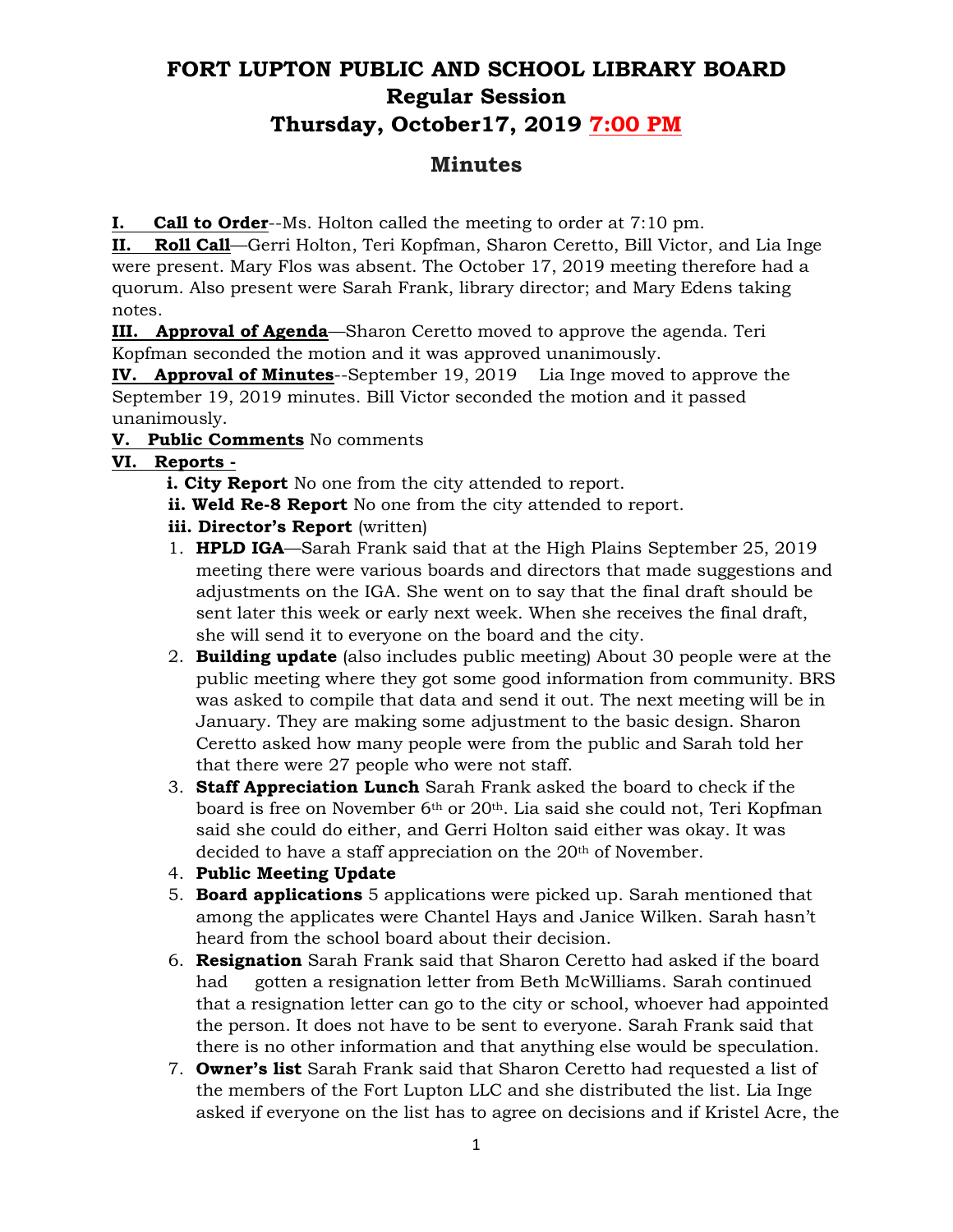realtor, had any concerns. Sarah Frank said Kristel Acre didn't have any concerns and the city attorney didn't either. Kristel Acre did the research about the member list.

#### **iv. Committee Reports**

1. Sunshine Fund (Ms. Holton) Gerri Holton stated the balance of \$41.60. The card and gift for Beth McWilliams was \$29.22. Gerri Holton said that she had four deposits leaving a balance of \$27.38.

### **VII. Continuing Business**

i. **IGA (City/Re8**) Lia Inge mentioned that plans were discussed in the work shop about a meeting with the city, school and library board. Gerri Holton mentioned that a motion would be needed to contact the city council and school board for an invitation to meet with the library board on the regular board meeting day in January. Gerri Holton asked the board would need to do that on the workshop in addition to the regular meeting or just have one item on the agenda for the meeting. Teri Kopfman asked if there was a contingency if officers were voted in during the last 3 months of the year. Sarah Frank said that the board will still need to vote in January.

Gerri Holton said the state librarian, Crystal Schimpf, is coming. Sarah Frank said that she is meeting with her on the  $25<sup>th</sup>$  and Sarah will ask her about coming to meet with the board at the November or December meeting.

The question of whether the meeting with the school board, city council, and the library board an item on the workshop or meeting agenda should be was brought up again. Teri Kopfman thought it would be a premeeting or workshop item and members of the board agreed. Teri Kopfman added that in January we might want to start at 6:00 pm instead of 6:30 pm to allow time for the discussion and Sarah Frank agreed. Gerri Holton asked if the invitation to the school and city needs to be in the form of a motion, but Sarah Frank said she didn't think it need to be voted on. Gerri Holton said that in November or December board meeting we will all discuss the IGA and get together our talking points and when Crystal Schimpf, the state librarian, comes in hopefully someone will be here from the city and the school. She continued to ask if the library board should let city or school know Crystal Schimpf from the state library will be here and it was thought that we should let them know prior to the meeting. Gerri Holton brought up the dates of the meeting and asked to prepare a mini agenda or talking points and asked if the request for a meeting with the city and school would be done by herself, Sarah Frank, or the library attorney. Gerri Holton asked whether she or Sarah contacts the attorney. Sarah said she would. The library's attorney will be back this coming week. Sarah Frank will contact the attorney to assist with spelling out and using the best wording for the IGA and the bylaws including the conflicting information currently. Sarah Frank will also ask him if the state library law trumps the IGA. Gerri Holton asked if the attorney could be asked whose attorney is he, the city or the library. Does he have a conflict of interest if he works for the city. Sarah Frank said that Andy Asmus is the city attorney, and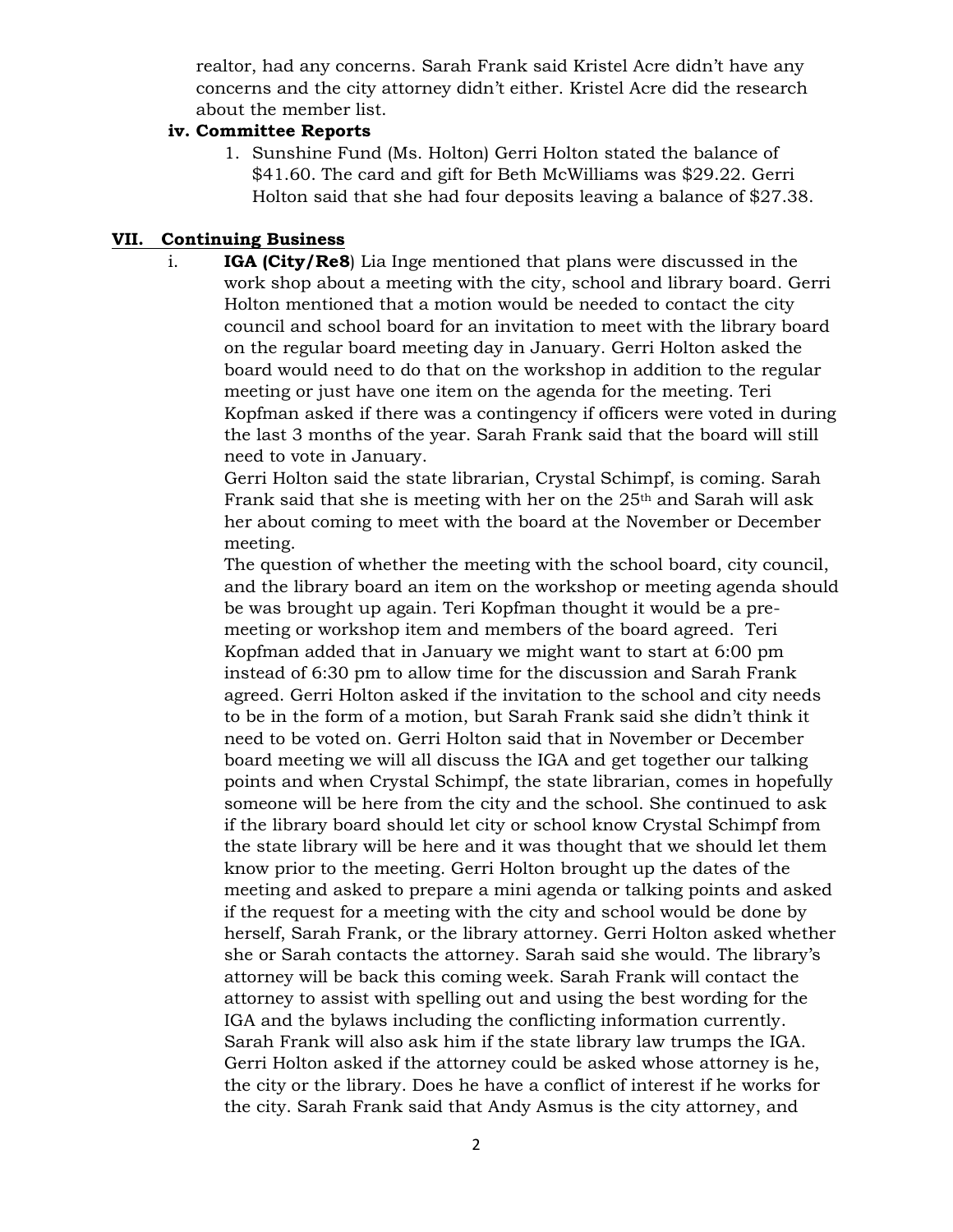because we are a fiscal agent of the city typically you'd have the same attorney because he's not paid per question, he is on retainer so he would pretty much be concerned everything about the city business. Since we need someone with library expertise, John Chmil was hired. But he and any other attorney would be a sub-contractor to Andy Asmus because Andy Asmus is on retainer. Sarah said that we pay the attorney bills with the library budget. John Chmil sends the invoices to city first then Sarah Frank. Lia Inge was wondering if there is a conflict of interest the way it's set up. Gerri Holton said that when the school had been our fiscal agent, and this was not an issue. Any attorney would have the same issue as being under Andy Asmus. Gerri Holton said that she looked up the definition of fiscal agent and it says they are contracted to perform certain duties and to take care of certain things on behalf of the library and do not take control or authority. Lia Inge said everything she's been able to find says having a fiscal agent does not mean giving away any signatory rights. Gerri Holton said that the discussion with our attorney needs to be an executive session.

Executive sessions were brought up by Gerri Holton who said that the library's attorney said that if the library board has an executive session the city attorney must approve it. Sarah Frank said she normally asks in email and clarified that the board wants the answers in person in an executive session.

Gerri Holton read that at the minimum the meeting agenda must be posted in designated areas within 24 hours. Gerri Holton went on to read that special meetings can be proceed during special or regular meeting upon the approval of the majority of 2/3 members, but at the meeting itself we must vote to go into executive session. Gerri Holton said that the city attorney is saying that we must notify him ahead of time so we can move on. Sharon Ceretto stated that this is the type of situation why we must have everything spelled out in the IGA and Bylaws. Gerri Holton said that it is also important to have the board research for the IGA, bylaws and policies and we need to know what's going on. Gerri Holton continued speaking about the board really thinking about the service plan so that we can answer questions from the public. Gerri Holton said we need to pay attention right now and do things in a real thoughtful and intentional way with respect for all parties involved.

ii. **Officers** Teri Kopfman moved to elect Gerri Holton as president, Lia Inge as Vice-president, and Teri Kopfman as secretary. Bill Victor seconded the motion and the motion passed unanimously.

#### **VIII. New Business**

i. Request for Reconsideration--Lia Inge moved to deny the request to remove the material from library. Bill Victor seconded the motion. Gerri Holton stated that the motion is to retain the book on the shelves and deny the reconsideration. The motion passed unanimously. Teri Kopfman asked about the other locations this book could be found including the HPLD. Sarah Frank said she will refer to our policy and the how the book was chosen. Lia Inge asked if we as a library report any of the requests for reconsideration to state or national library. Sarah will check on that,